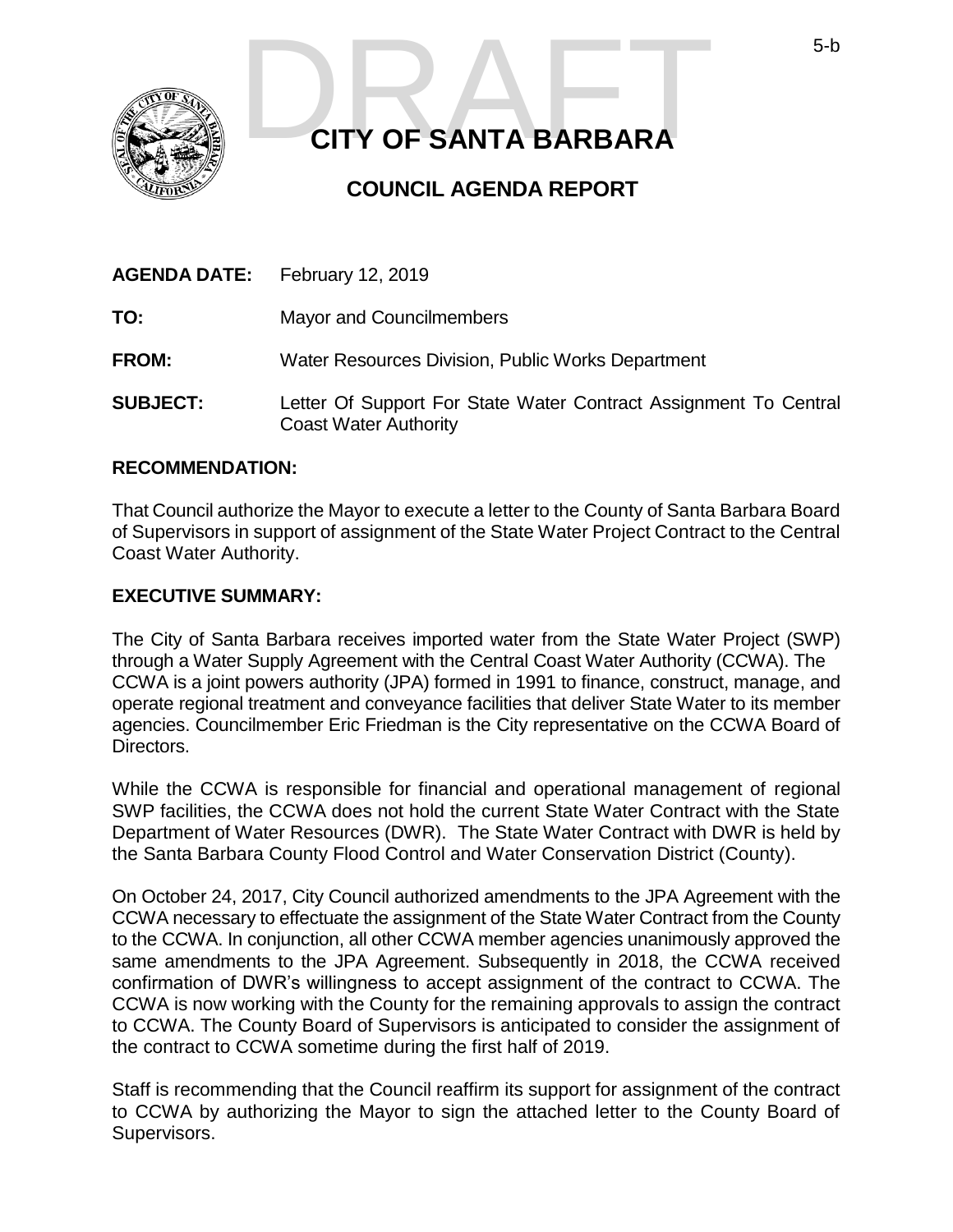Council Agenda Report Letter Of Support For State Water Contract Assignment To Central Coast Water Authority February 12, 2019 Page 2 a Report<br>
ort For State Water Contract Assignment To Central Coast Water Authority<br>
19<br>
D:

#### **BACKGROUND:**

The contract under which SWP water is delivered to Santa Barbara County was first executed in February 1963 (1963 Contract). The contract, as amended, is referred to as the State Water Contract. The parties to the State Water Contract are the DWR and the County.

In 1978, the County sponsored a ballot measure authorizing issuance of bonds to finance construction of an in-county distribution and treatment system for SWP water. The ballot measure was defeated and, following that election, the Santa Barbara County Board of Supervisors considered whether to terminate the 1963 Contract due to lack of local political support for importation of SWP water. A number of local cities and water districts urged the Board of Supervisors to retain the water and find a way to shift the cost of that water to the local agencies (and their ratepayers). In response, in the mid-1980s, the County executed certain "Water Supply Retention Agreements" with the water purveyors (cities and water districts), whereby the water purveyors agreed to assume the annual costs for 45,486 acre feet per year (AFY) of SWP water. Of the 45,486 AFY, the City's original share was 3,000 AFY, which was later increased to the current amount of 3,300 AFY when contract rights became available from other jurisdictions.

In 1991, after five years of severe drought, elections were held in 14 local jurisdictions to authorize financing for construction of SWP water distribution and treatment facilities. The ballot measures were approved in 11 of the 14 jurisdictions, and those 11 jurisdictions cooperated in forming the CCWA to finance, construct, manage, and operate Santa Barbara's regional facilities for distribution and treatment of SWP water. They also executed certain "Water Supply Contracts," whereby the participants transferred their rights under the Water Supply Retention Agreements to CCWA, in return for water service in an amount equivalent to their rights under the Water Supply Retention Agreements. Of the 11 local participants, 8 public agencies are the voting members of the CCWA: City of Buellton, City of Guadalupe, City of Santa Barbara, City of Santa Maria, Goleta Water District, Montecito Water District, Carpinteria Valley Water District, and Santa Ynez River Water Conservation District - Improvement District No. 1.

In November 1991, the CCWA and the County signed a Transfer of Financial Responsibility Agreement (TFRA) under which the CCWA agreed to assume all the County's financial obligations under the State Water Contract. The TFRA expresses the County and the CCWA's joint interest in securing DWR's approval to release the County from its obligations under the SWP to the extent those obligations had been assumed by the CCWA.

Since 1991, there have been periodic efforts to secure the DWR's approval of assignment of the State Water Contract to the CCWA, as envisioned by the TFRA. DWR was previously unwilling to consent to the assignment due to the requirement in Article 34 of the State Water Contract that if in any year sufficient funds are not raised to make all payments due or to become due within that year under the contract, the governing body (in that case the County) shall levy a tax or assessment upon all property not exempt from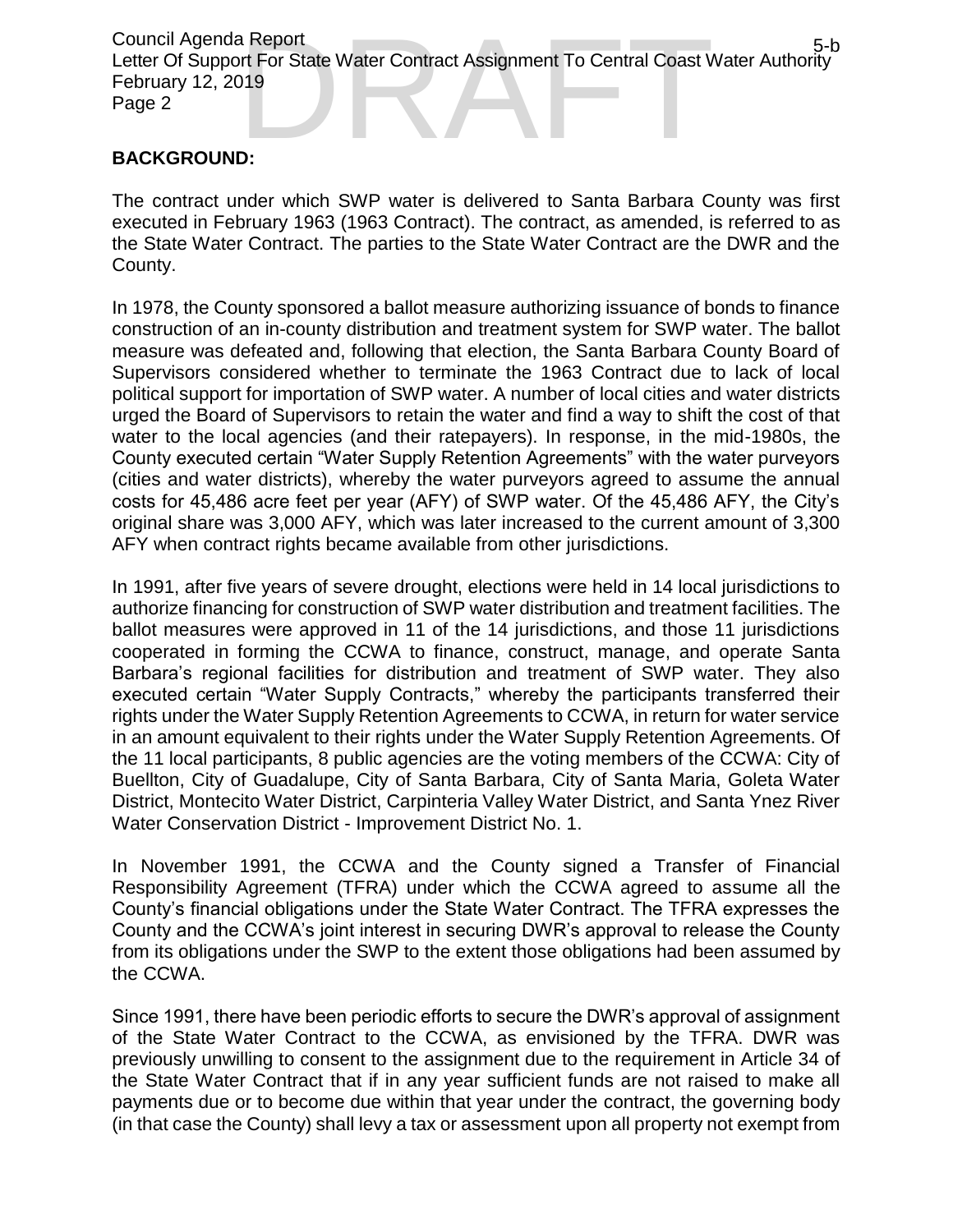Council Agenda Report Letter Of Support For State Water Contract Assignment To Central Coast Water Authority February 12, 2019 Page 3 a Report<br>
ort For State Water Contract Assignment To Central Coast Water Authority<br>
19<br>
ent to provide payment under the contract. This tax would be applied to

taxation sufficient to provide payment under the contract. This tax would be applied to properties in all areas of the County, including those areas that do not receive State Water (e.g. Lompoc, Cuyama, etc.).

Prior to 2015, there had been some uncertainty as to whether the CCWA, a JPA, could satisfy the requirements of Article 34 of the State Water Contract to levy a property tax. That uncertainty was removed when Government Code section 6502 was amended in 2015 to clarify that a JPA has all powers common to the contracting parties, including, but not limited to, the authority to levy a fee, assessment, or tax. With the power of taxation common to CCWA's member agencies, the DWR is now willing to accept assignment of the State Water Contract from the County to the CCWA.

#### **DISCUSSION:**

The CCWA is a JPA made up of water purveyors, and the City has direct representation on its governing board. The CCWA is the lead regional agency responsible for the financial and operational aspects of SWP water delivery in the Santa Barbara area. The CCWA has treated and conveyed State Water entirely at member agency costs, which have in turn been passed on to member agency customers, the water ratepayers.

Since its formation, the CCWA has successfully managed regional water treatment and conveyance facilities on behalf of its member agencies, and was instrumental during the recent drought in managing and coordinating the effort to secure supplemental water purchases and groundwater banking opportunities. Given the CCWA's financial and operational management responsibilities, the CCWA has an important role in decisionmaking on matters related to the SWP.

In comparison, the County does not provide service to convey, treat, or distribute water supply, nor does the County have any water customers. As such, the County does not have experience managing water supply nor direct fiduciary responsibility to water rate payers. With the CCWA as the State Water Contract holder, local decision-making related to the SWP would be aligned with financial and operational management responsibility to water ratepayers, and bureaucratic decision-making would be streamlined to the agencies that have expertise with matters related to the SWP (DWR, CCWA, and local water agencies).

In addition, with assignment of the contract to CCWA, the County would be relieved from its obligations to levy a property tax or assessment if the CCWA is in default on its payments to the DWR. This would protect communities who do not receive State Water (e.g. Lompoc, Cuyama, etc.) from any potential future financial obligations under the 1963 Contract. Instead, the CCWA, as the contracting party, would be required to comply with Article 34 of the State Water Contract. The CCWA's jurisdiction includes all properties within the boundaries of the City and other CCWA member agencies. It should be noted that the CCWA, like the City, will not have the authority to impose a tax on properties located outside of City boundaries or outside of the boundaries of other member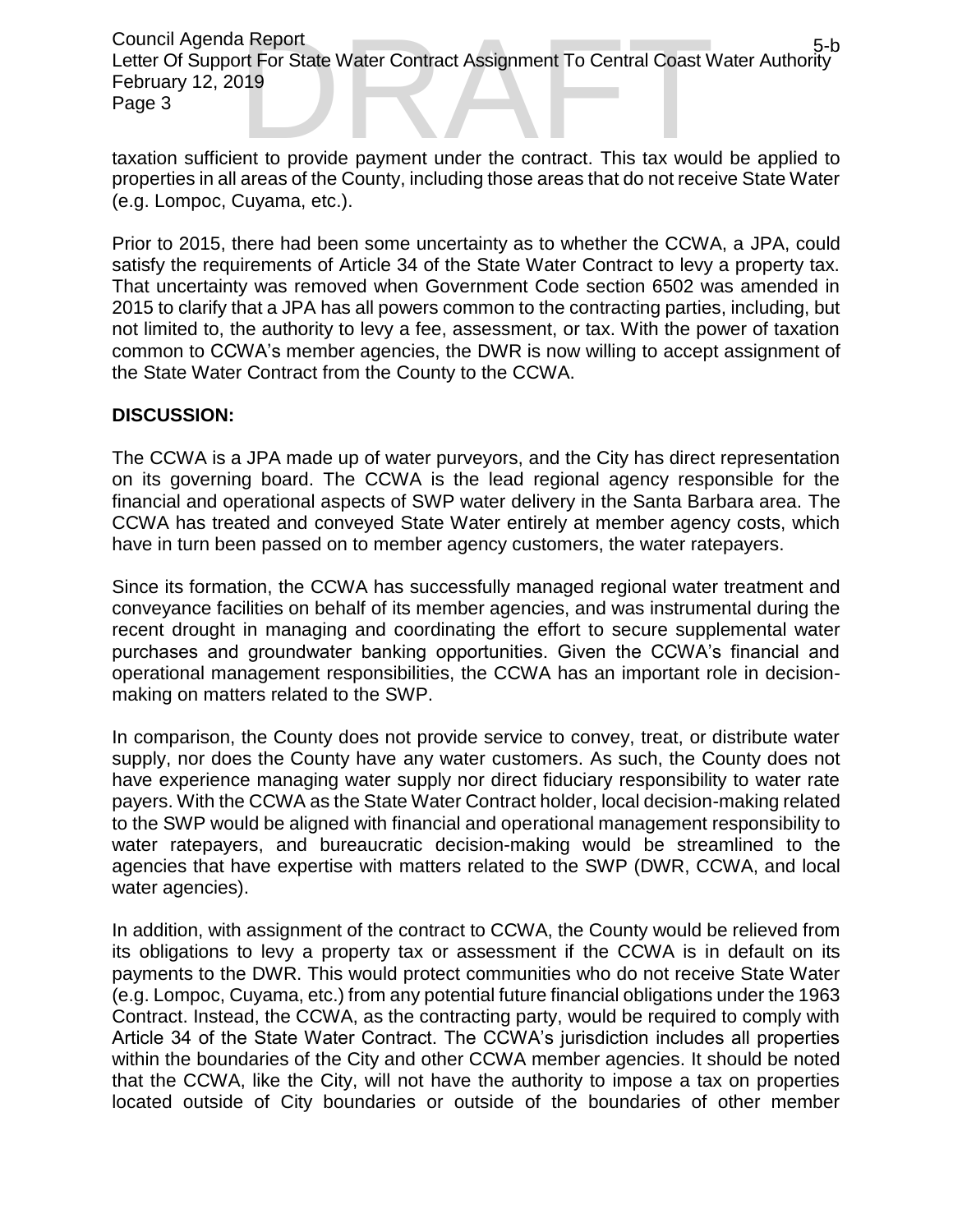Council Agenda Report Letter Of Support For State Water Contract Assignment To Central Coast Water Authority February 12, 2019 Page 4 Council Agenda Report<br>
Letter Of Support For State Water Contract Assignment To Central Coast Water Authority<br>
February 12, 2019<br>
Page 4<br>
agencies. In the event a tax is levied, the City may consider some other mechanism t

attain equality between in-City and out-of-City water customers.

It is important to understand that it is not the intent of the CCWA to levy a tax or assessment. Article 34 of the State Water Contract already requires the contracting party (now the County) to levy a tax or assessment in the event of a default by the CCWA, and only after all other remedies have been exhausted. There are two remedies that must be implemented prior to levying a tax. First is the so-called "step up" provision whereby other CCWA member agencies within the defaulting agency's "step up" group (generally divided between North and South County) would pay up to 25% of their annual State Water payment and temporarily receive the defaulting agency's water until the defaulting agency has recovered financially. Second, the CCWA may terminate the water supply agreement with the defaulting agency and permanently sell the rights to another agency. The implementation of these remedies has never been required in the history of the CCWA.

The Water Commission reviewed this item at its regular meeting on January 17, 2019 and voted  $X-X-X$  in support of the letter to the County Board of Supervisors. The related discussion regarding amendments to the CCWA JPA Agreement necessary to effectuate contract reassignment was discussed with the Water Commission on October 19, 2017. At that time, the Commission unanimously supported the amendments, which were subsequently approved by Council on October 24, 2017.

#### Environmental Review

As the lead agency under the California Environmental Quality Act (CEQA), the CCWA has determined that the State Water Contract assignment and all related actions are exempt from CEQA under CEQA Guidelines section 15061, and categorically exempt under CEQA Guidelines Section 15320. The assignment involves an administrative change that will not result in physical changes or environmental effects. The City Environmental Analyst has confirmed that City actions approving the assignment would be exempt from further CEQA environmental review.

| <b>ATTACHMENT:</b>   | Letter of Support to County Board of Supervisors |
|----------------------|--------------------------------------------------|
| <b>PREPARED BY:</b>  | Kelley A. Dyer, Water Supply Manager/DC/js       |
| <b>SUBMITTED BY:</b> | Rebecca J. Bjork, Public Works Director          |
| <b>APPROVED BY:</b>  | City Administrator's Office                      |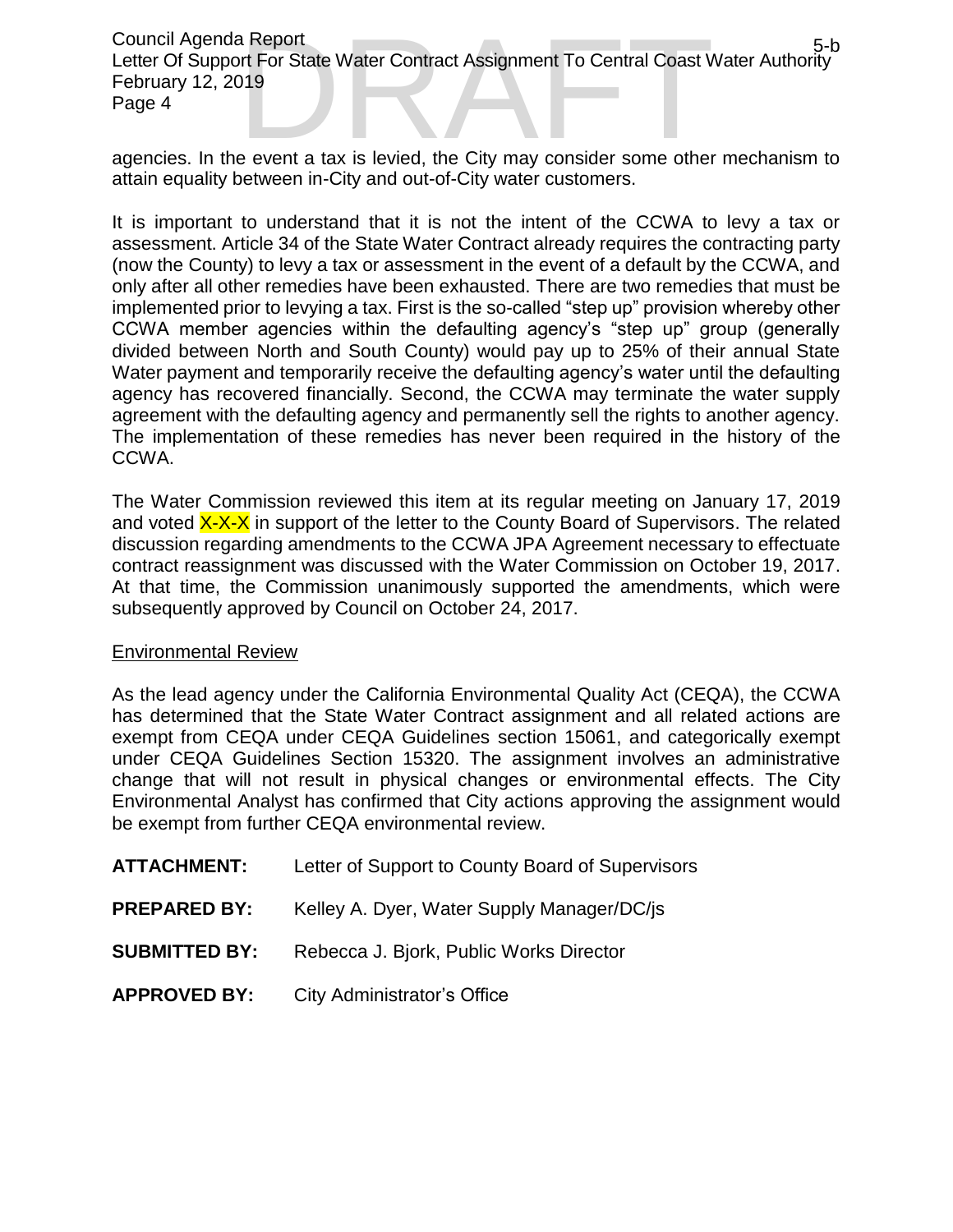## City of Santa Barbara



Office of the Mayor

\_\_\_\_\_\_\_\_\_\_\_\_\_\_\_\_\_, 2019

SantaBarbaraCA.gov CMurillo@SantaBarbaraCA.gov

**Cathy Murillo** Honorable Steve Lavagnino, Chair, and **Mayor** Members of the Board of Supervisors County of Santa Barbara 101 E. Anapamu Street **City Hall** Santa Barbara, CA 93101 735 Anacapa Street Santa Barbara, CA Re: Assignment of 1963 State Water Contract to the Central Coast Water Authority 93101-1990 Dear Chair Lavagnino and Members of the Board of Supervisors: **Mailing Address: PO Box 1990** The City of Santa Barbara respectfully requests that the Board of Supervisors approve the Santa Barbara, CA proposed assignment of the 1963 State Water Project Contract ("1963 Contract") to the Central 93102-1990 Coast Water Authority (CCWA). Assignment of the 1963 Contract to CCWA has been contemplated since 1991, when CCWA and the County signed a Transfer of Financial Tel: (805) 564-5322 Responsibility Agreement. At that time, it was deemed necessary for the County to remain the Fax: (805) 564-5475 contract holder in order to satisfy the requirements of Article 34 of the State Water Contract to levy a property tax. Recent 2015 amendments to Government Code section 6502 now clarify that a joint powers authority, such as CCWA, has all powers common to its member agencies, including, but not limited to, the authority to levy a tax. With power of taxation common to its member agencies, CCWA now clearly meets the eligibility requirements of Article 34 of the

State Water Project Contract.

In 1991, the CCWA assumed 100 percent of the County's financial obligations under the 1963 Contract, which it has done successfully. Between 1991 and 1997, CCWA constructed the local State Water Project facilities on schedule and within budget. The County had zero financial obligation toward the construction of State Water Project facilities.

Since 1997, the CCWA has received water via the State Water Project from the California Department of Water Resources, and CCWA delivered that water to the City of Santa Barbara, one of its member agencies, as well as other CCWA member agencies. CCWA has treated and conveyed the State Water Project water entirely at member agency costs, which, in turn, have been passed on to member agency customers, the water rate payers. The County has also had zero financial obligation toward the cost of those water delivery operations.

CCWA has a 27 year record of fiscal responsibility, and its financial management and reporting systems have been recognized for their excellence. Since 1991, CCWA has not missed a single payment to the State of California. CCWA has been scrupulous in monitoring and auditing the costs imposed by the State on CCWA, and CCWA has been one of the statewide leaders in efforts to promote accuracy and transparency in the State's cost accounting for the State Water Project.